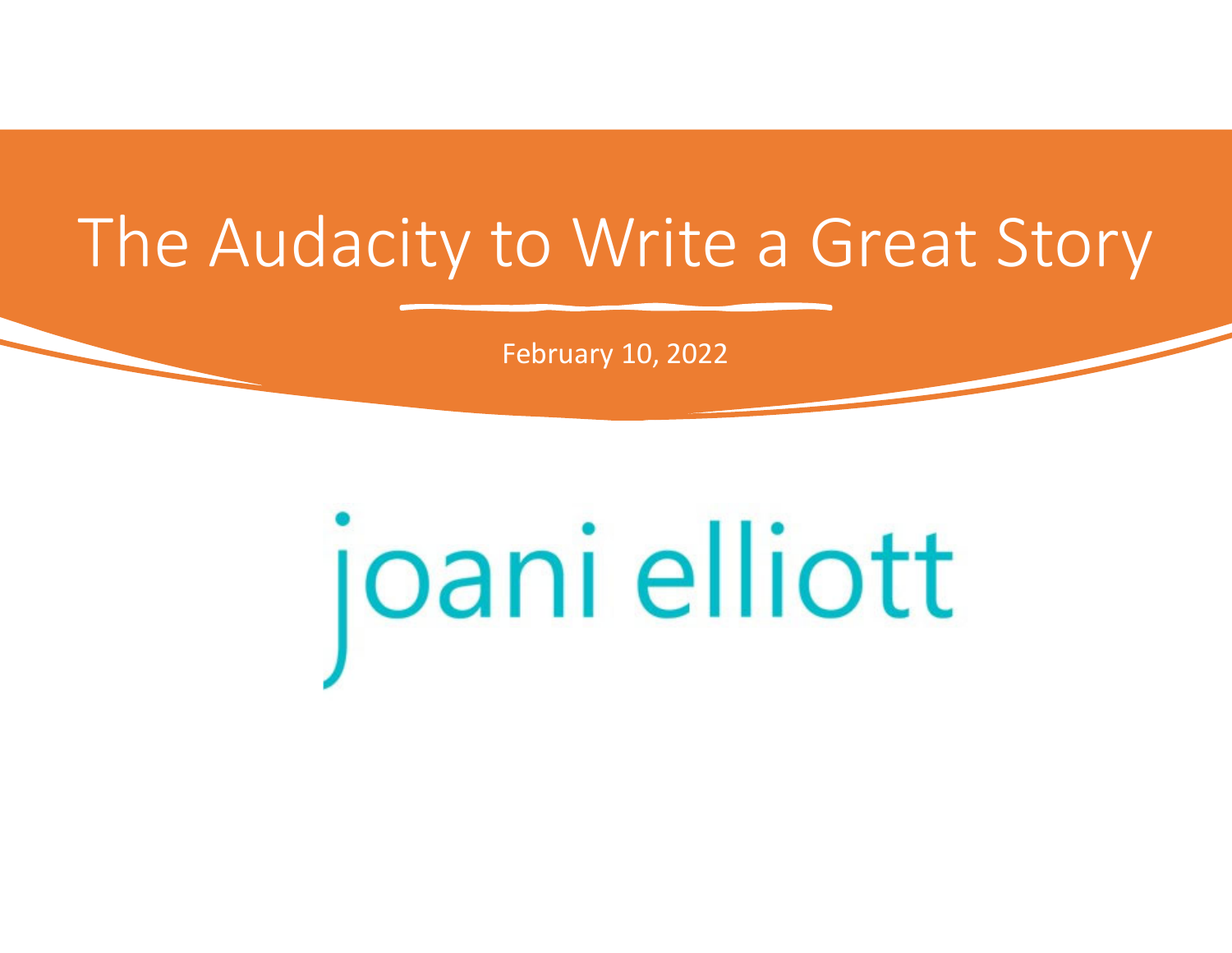"It is a silver morning like any other. I am at my desk. Then the phone rings, or someone raps at the door. I am deep in the machinery of my wits. Reluctantly I rise, II answer the phone or I open the door. And the thought which I had in hand, or almost in hand, is gone. Creative work needs solitude. It needs concentration, without interruptions. It needs the whole sky to fly in, and no eye watching until it comes to that certainty which it aspires to, but does not necessarily have at once. Privacy, then. A place apart — to pace, to chew pencils, to scribble and erase and scribble again.

"But just as often, if not more often, the interruption comes not from another but from the self itself, or some other self within the self, that whistles and pounds upon the door panels and tosses itself, splashing, into the pond of meditation. And what does it have to say? That you must phone the dentist, that you are out of mustard, that your uncle Stanley's birthday is two weeks hence. You react, of course. Then you return to your work, only to find that the imps of idea have fled back into the mist."

Mary Oliver from *Upstream*

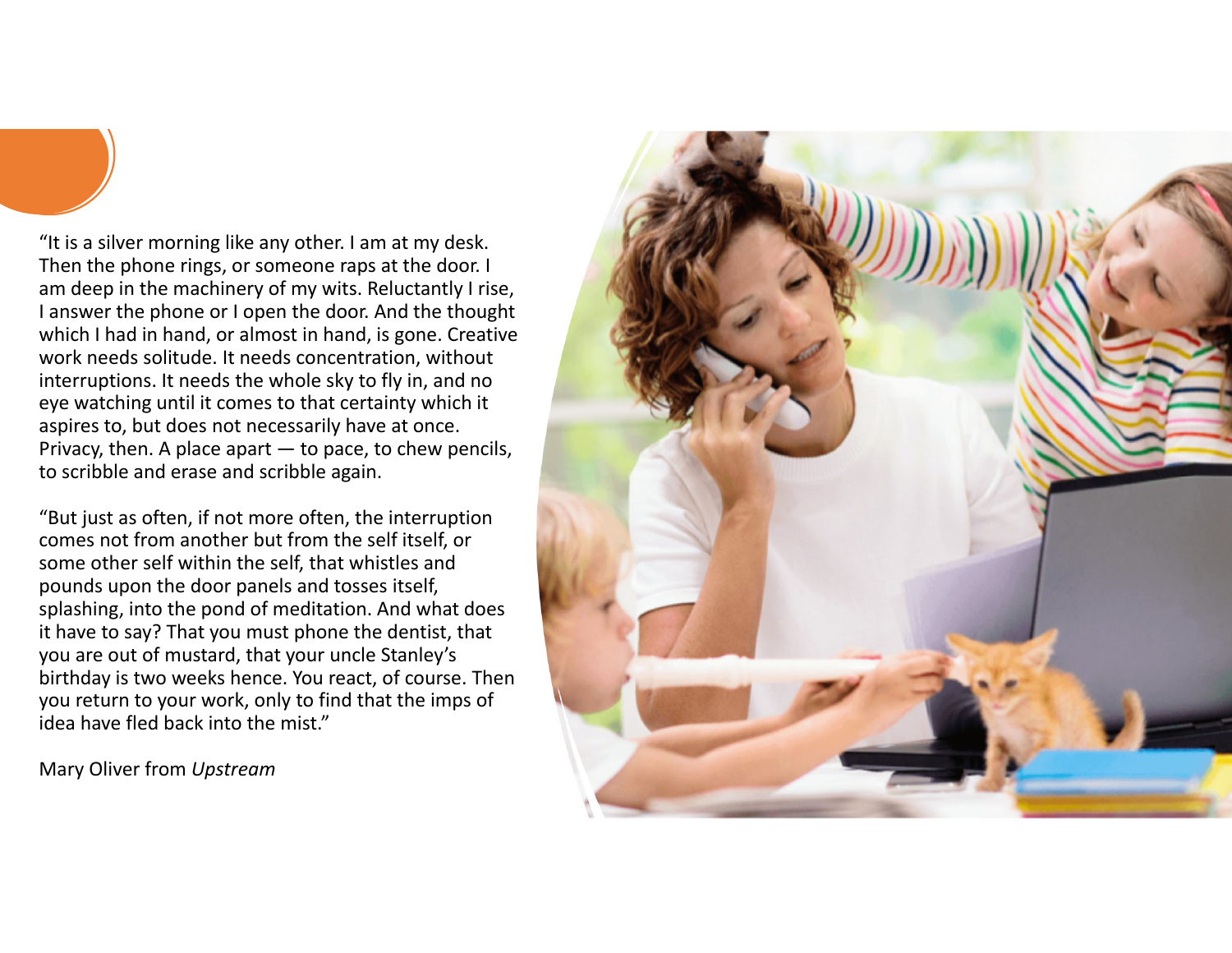

"It is six A.M., and I am working. I am absentminded, reckless, heedless of social obligations, etc. It is as it must be. The tire goes flat, the tooth falls out, there will be <sup>a</sup> hundred meals without mustard. The poem gets written. I have wrestled with the angel and I am stained with light and I have no shame. Neither do I have guilt. My responsibility is not to the ordinary, or the timely. It does not include mustard, or teeth. It does not extend to the lost button, or the beans in the pot. My loyalty is to the inner vision, whenever and howsoever it may arrive. If I have <sup>a</sup> meeting with you at three <sup>o</sup>'clock, rejoice if I am late. Rejoice even more if I do not arrive at all.

"There is no other way work of artistic worth can be done. And the occasional success, to the striver, is worth everything. The most regretful people on earth are those who felt the call to creative work, who felt their own creative power restive and uprising, and gave to it neither power nor time."

Mary Oliver from *Upstream*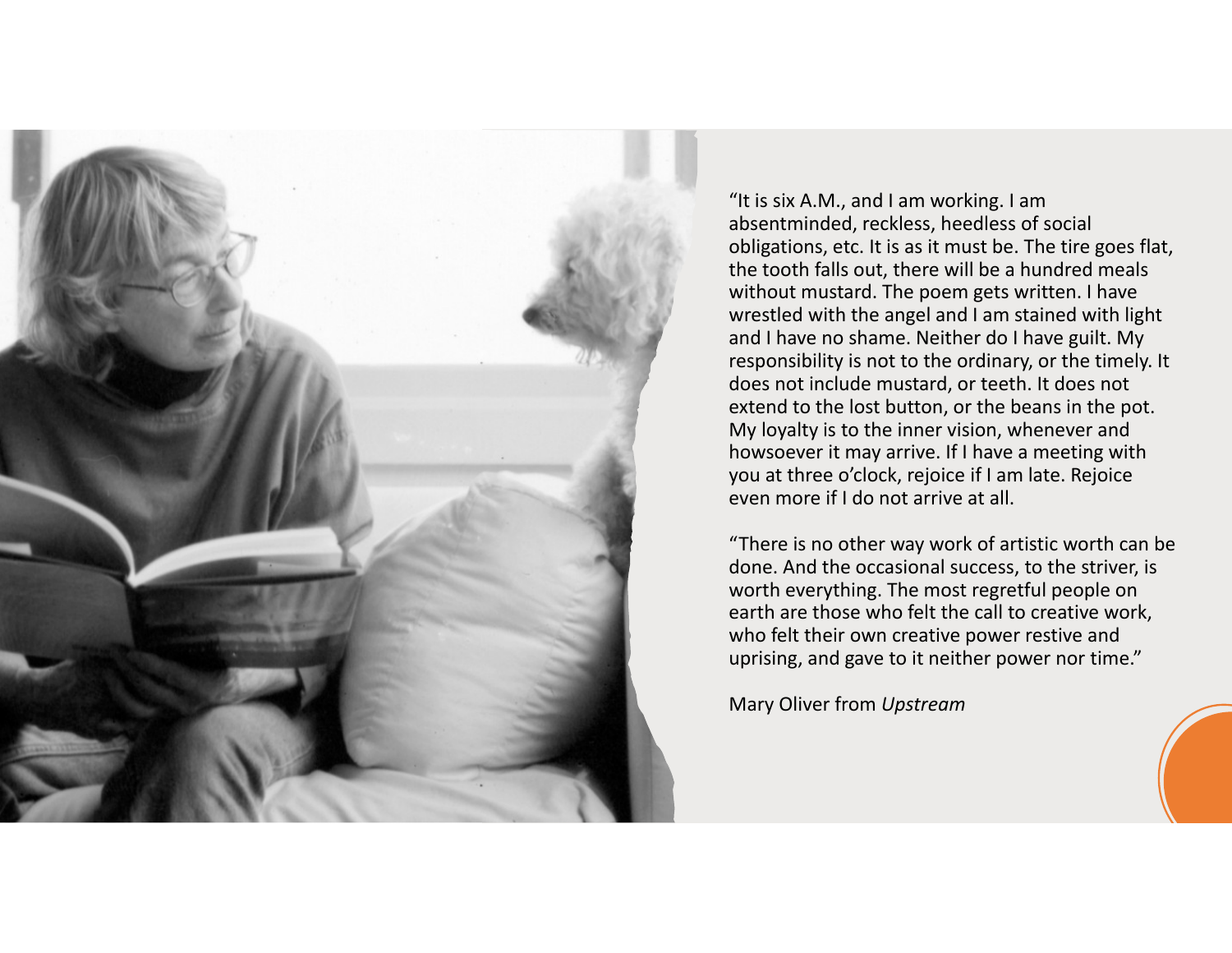"The most important thing about art is to work. Nothing else matters except sitting down every day and trying."

Steven Pressfield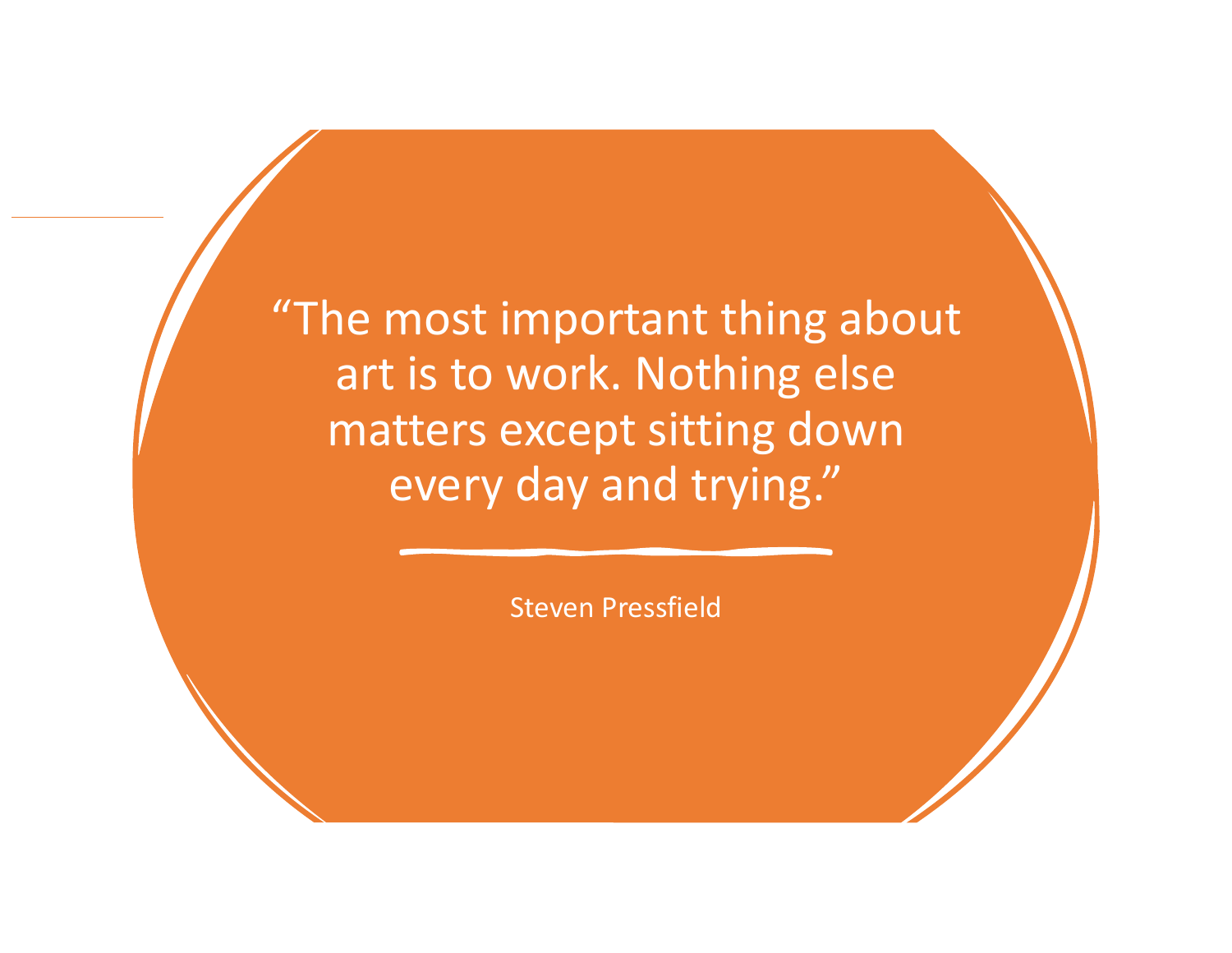

# The Audacity to Write a Great Story

## Writing Workshop: February 20, 2022 Resource Guide

#### **Famous Writers and Their Routines:**

<https://prowritingaid.com/writing-routines-famous-authors>

<https://jamesclear.com/daily-routines-writers>

[https://medium.com/the-mission/the-daily-routine-of-20-famous-writers-and-how-you-can](https://medium.com/the-mission/the-daily-routine-of-20-famous-writers-and-how-you-can-use-them-to-succeed-1603f52fbb77)[use-them-to-succeed-1603f52fbb77](https://medium.com/the-mission/the-daily-routine-of-20-famous-writers-and-how-you-can-use-them-to-succeed-1603f52fbb77)

#### **Books and other Resources mentioned:**

*Upstream: Selected Essays*, by Mary Oliver

*Peak: Secrets from the New Science of Expertise*, by Anders Ericsson and Robert Pool

*Atomic Habits: An Easy and Proven Way to Build Good Habits and Break Bad Ones*, by James Clear

*The War of Art*, by Steven Pressfield

*Big Magic*, by Elizabeth Gilbert

Brene Brown, "Unlocking Us" Interview Parts I&II with James Clear, Spotify

*For links to my favorite books on writing visit the Writing section on my website.*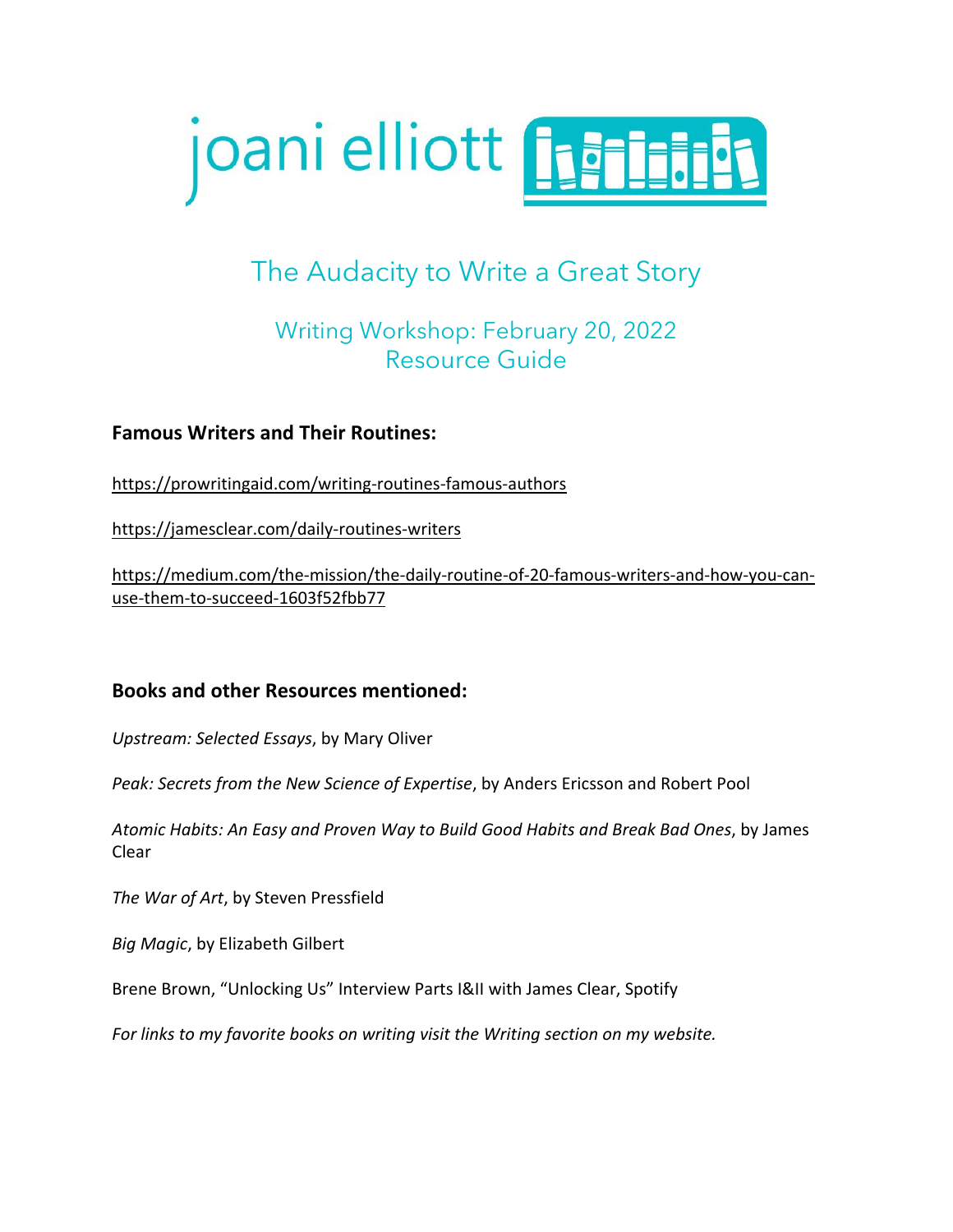#### **Quotes from Joani's Workshop:**

"You were made and set here to give voice to this, your own astonishment." Annie Dillard

"The most important thing about art is to work. Nothing else matters except sitting down every day and trying." Steven Pressfield

"Love words, agonize over sentences. And pay attention to the world." Susan Sontag

"Writing is something you do alone. It's a profession for introverts who want to tell you a story but don't want to make eye contact while doing it." John Green

"Put your ass where your heart wants to be." Steven Pressfield

"Resistance is experienced as fear; the degree of fear equates to the strength of Resistance. Therefore, the more fear we feel about a specific enterprise, the more certain we can be that that enterprise is important to us and to the growth of our soul. That's why we feel so much Resistance. If it meant nothing to us, there'd be no Resistance." Steven Pressfield

"It is a silver morning like any other. I am at my desk. Then the phone rings, or someone raps at the door. I am deep in the machinery of my wits. Reluctantly I rise, I answer the phone or I open the door. And the thought which I had in hand, or almost in hand, is gone. Creative work needs solitude. It needs concentration, without interruptions. It needs the whole sky to fly in, and no eye watching until it comes to that certainty which it aspires to, but does not necessarily have at once. Privacy, then. A place apart — to pace, to chew pencils, to scribble and erase and scribble again.

"But just as often, if not more often, the interruption comes not from another but from the self itself, or some other self within the self, that whistles and pounds upon the door panels and tosses itself, splashing, into the pond of meditation. And what does it have to say? That you must phone the dentist, that you are out of mustard, that your uncle Stanley's birthday is two weeks hence. You react, of course. Then you return to your work, only to find that the imps of idea have fled back into the mist." Mary Oliver from *Upstream*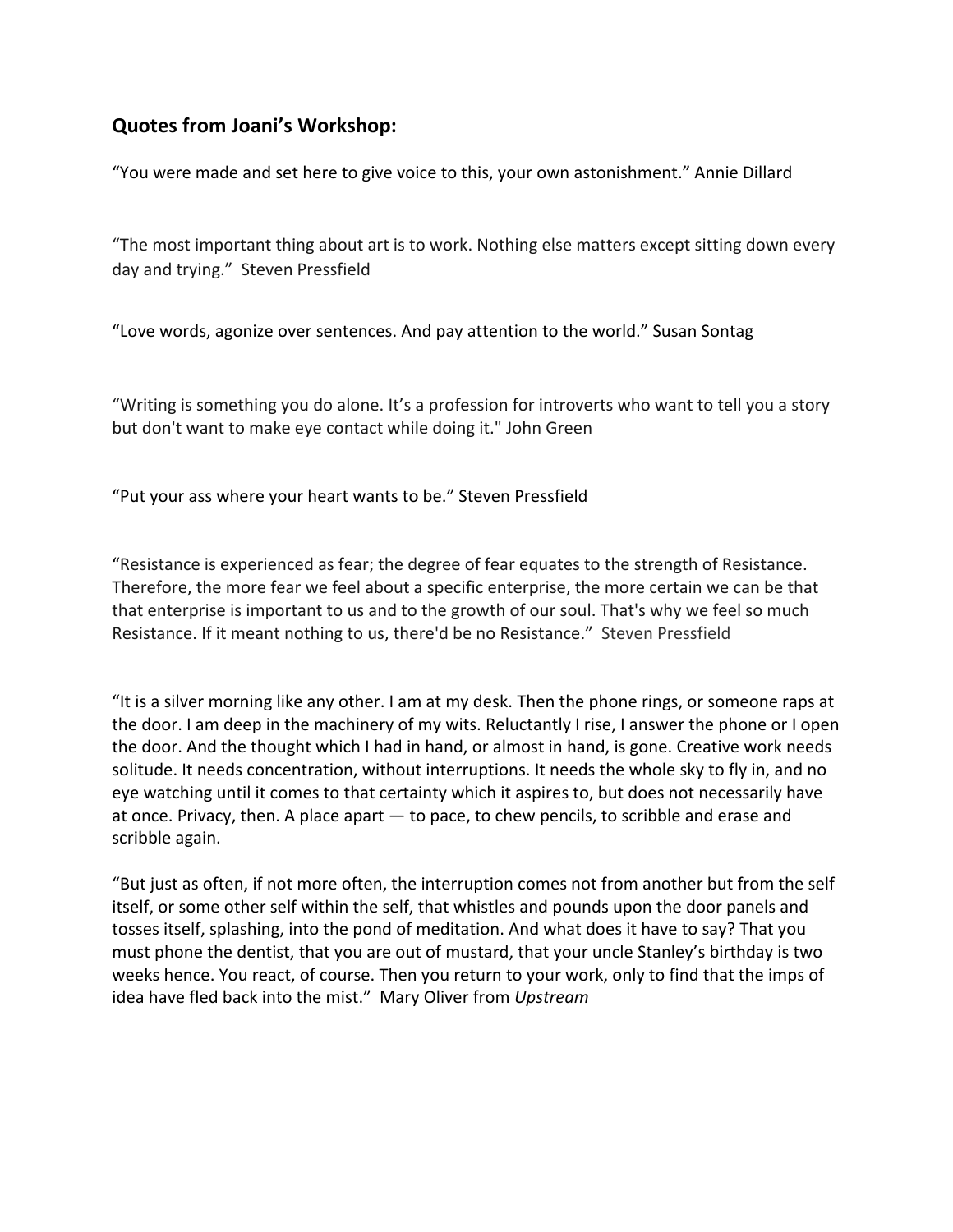"It is six A.M., and I am working. I am absentminded, reckless, heedless of social obligations, etc. It is as it must be. The tire goes flat, the tooth falls out, there will be a hundred meals without mustard. The poem gets written. I have wrestled with the angel and I am stained with light and I have no shame. Neither do I have guilt. My responsibility is not to the ordinary, or the timely. It does not include mustard, or teeth. It does not extend to the lost button, or the beans in the pot. My loyalty is to the inner vision, whenever and howsoever it may arrive. If I have a meeting with you at three o'clock, rejoice if I am late. Rejoice even more if I do not arrive at all.

"There is no other way work of artistic worth can be done. And the occasional success, to the striver, is worth everything. The most regretful people on earth are those who felt the call to creative work, who felt their own creative power restive and uprising, and gave to it neither power nor time." Mary Oliver from *Upstream*

"I've found that goals are good for planning your progress and systems are good for actually making progress." James Clear <https://jamesclear.com/daily-routines-writers>

"You have to decide what your highest priorities are and have the courage—pleasantly, smilingly, nonapologetically, to say "no" to other things. And the way you do that is by having a bigger "yes" burning inside. The enemy of the "best" is often the "good." Stephen Covey

"Every action you take is a vote for the type of person you wish to become. No single instance will transform your beliefs, but as the votes build up, so does the evidence of your new identity." James Clear

"You do not rise to the level of your goals. You fall to the level of your systems." James Clear

"My abandoned dreams were making a racket in my soul." Joy Harjo